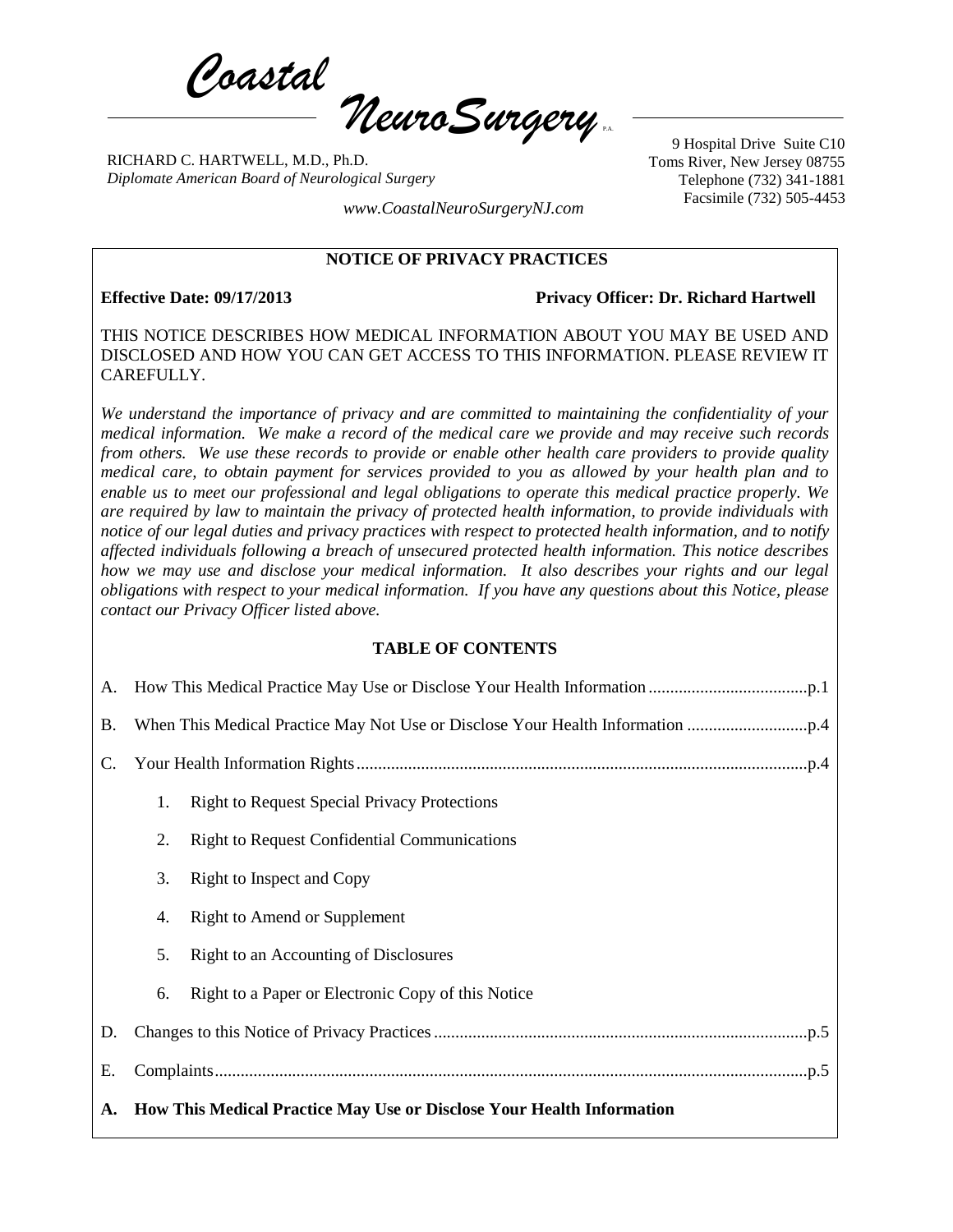This medical practice collects health information about you and stores it in a computer electronic health record. This is your medical record. The medical record is the property of this medical practice, but the information in the medical record belongs to you. The law permits us to use or disclose your health information for the following purposes:

- 1. Treatment. We use medical information about you to provide your medical care. We disclose medical information to our employees and others who are involved in providing the care you need. For example, we may share your medical information with other physicians or other health care providers who will provide services that we do not provide. Or we may share this information with a pharmacist who needs it to dispense a prescription to you, or a laboratory that performs a test. We may also disclose medical information to members of your family or others who can help you when you are sick or injured, or after you die.
- 2. Payment. We use and disclose medical information about you to obtain payment for the services we provide. For example, we give your health plan the information it requires before it will pay us. We may also disclose information to other health care providers to assist them in obtaining payment for services they have provided to you.
- 3. Health Care Operations. We may use and disclose medical information about you to operate this medical practice. For example, we may use and disclose this information to review and improve the quality of care we provide, or the competence and qualifications of our professional staff. Or we may use and disclose this information to get your health plan to authorize services or referrals. We may also use and disclose this information as necessary for medical reviews, legal services and audits, including fraud and abuse detection and compliance programs and business planning and management. We may also share your medical information with our "business associates," such as our billing service, that perform administrative services for us. We have a written contract with each of these business associates that contains terms requiring them and their subcontractors to protect the confidentiality and security of your protected health information. We may also share your information with other health care providers, health care clearinghouses or health plans that have a relationship with you, when they request this information to help them with their quality assessment and improvement activities, their patient-safety activities, their population-based efforts to improve health or reduce health care costs, their protocol development, case management or carecoordination activities, their review of competence, qualifications and performance of health care professionals, their training programs, their accreditation, certification or licensing activities, or their health care fraud and abuse detection and compliance efforts.
- 4. Appointment Reminders. We may use and disclose medical information to contact and remind you about appointments. If you are not home, we may leave this information on your answering machine or in a message left with the person answering the phone if you have allowed us to do so in writing on the Patient Information Sheet you completed with your first office visit.
- 5. Notification and Communication With Family. We may disclose your health information to notify or assist in notifying a family member, your personal representative or another person responsible for your care about your location, your general condition or, unless you had instructed us otherwise, in the event of your death. In the event of a disaster, we may disclose information to a relief organization so that they may coordinate these notification efforts. We may also disclose information to someone who is involved with your care or helps pay for your care. If you are able and available to agree or object, we will give you the opportunity to object prior to making these disclosures, although we may disclose this information in a disaster even over your objection if we believe it is necessary to respond to the emergency circumstances. If you are unable or unavailable to agree or object, our health professionals will use their best judgment in communication with your family and others.
- 6. Sale of Health Information. We will not sell your health information without your prior written authorization. The authorization will disclose that we will receive compensation for your health information if you authorize us to sell it, and we will stop any future sales of your information to the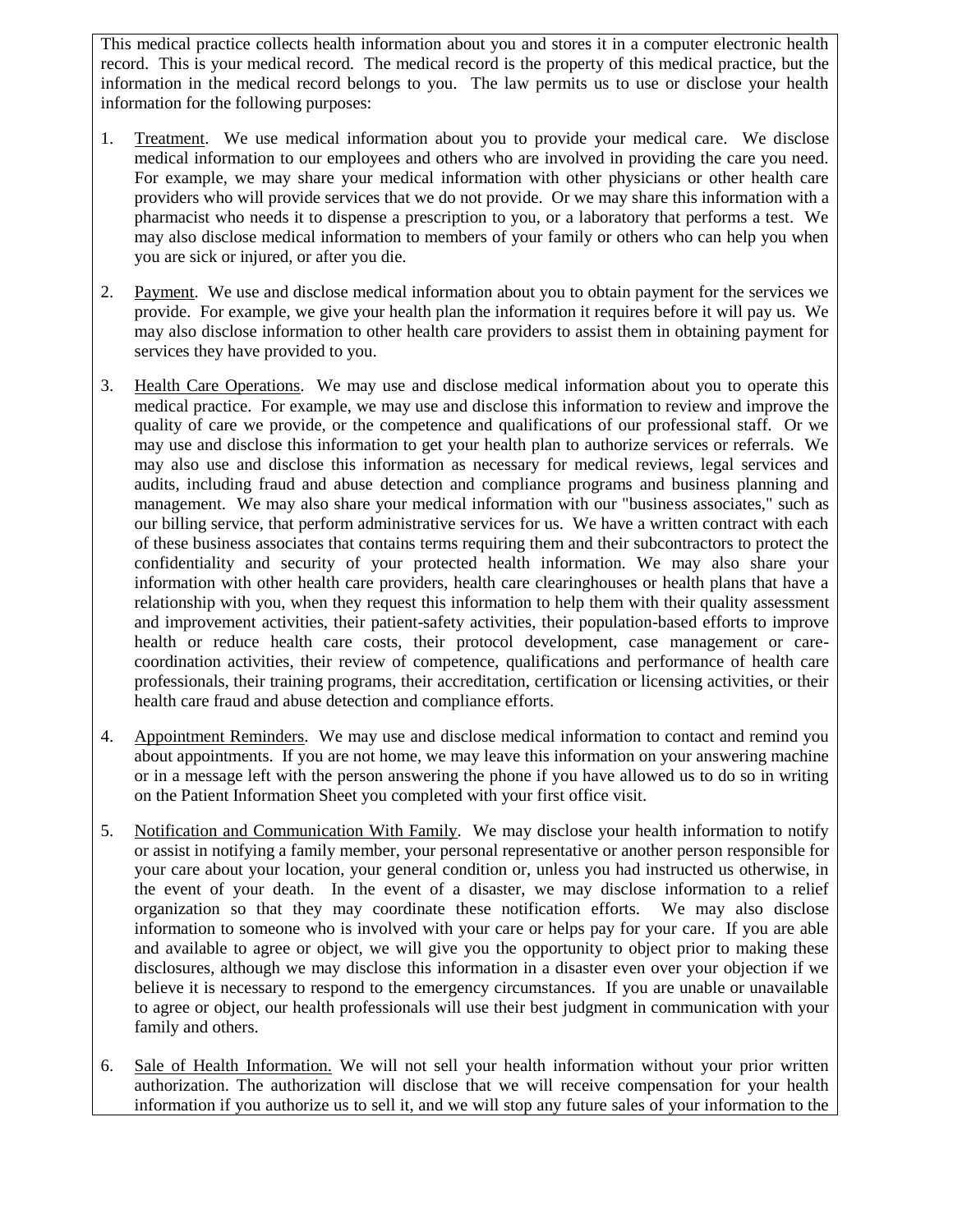extent that you revoke that authorization.

- 7. Required by Law. As required by law, we will use and disclose your health information, but we will limit our use or disclosure to the relevant requirements of the law. When the law requires us to report abuse, neglect or domestic violence, or respond to judicial or administrative proceedings, or to law enforcement officials, we will further comply with the requirement set forth below concerning those activities.
- 8. Public Health. We may, and are sometimes required by law, to disclose your health information to public health authorities for purposes related to: preventing or controlling disease, injury or disability; reporting child, elder or dependent adult abuse or neglect; reporting domestic violence; reporting to the Food and Drug Administration problems with products and reactions to medications; and reporting disease or infection exposure. When we report suspected elder or dependent adult abuse or domestic violence, we will inform you or your personal representative promptly unless in our best professional judgment, we believe the notification would place you at risk of serious harm or would require informing a personal representative we believe is responsible for the abuse or harm.
- 9. Health Oversight Activities. We may, and are sometimes required by law, to disclose your health information to health oversight agencies during the course of audits, investigations, inspections, licensure and other proceedings, subject to the limitations imposed by law.
- 10. Judicial and Administrative Proceedings. We may, and are sometimes required by law, to disclose your health information in the course of any administrative or judicial proceeding to the extent expressly authorized by a court or administrative order. We may also disclose information about you in response to a subpoena, discovery request or other lawful process if reasonable efforts have been made to notify you of the request and you have not objected, or if your objections have been resolved by a court or administrative order.
- 11. Law Enforcement. We may, and are sometimes required by law, to disclose your health information to a law enforcement official for purposes such as identifying or locating a suspect, fugitive, material witness or missing person, complying with a court order, warrant, grand jury subpoena and other law enforcement purposes.
- 12. Coroners. We may, and are often required by law, to disclose your health information to coroners in connection with their investigations of deaths.
- 13. Organ or Tissue Donation. We may disclose your health information to organizations involved in procuring, banking or transplanting organs and tissues.
- 14. Public Safety. We may, and are sometimes required by law, to disclose your health information to appropriate persons in order to prevent or lessen a serious and imminent threat to the health or safety of a particular person or the general public.
- 15. Proof of Immunization. We will disclose proof of immunization to a school that is required to have it before admitting a student where you have agreed to the disclosure on behalf of yourself or your dependent.
- 16. Specialized Government Functions. We may disclose your health information for military or national security purposes or to correctional institutions or law enforcement officers that have you in their lawful custody.
- 17. Workers' Compensation. We may disclose your health information as necessary to comply with workers' compensation laws. For example, to the extent your care is covered by workers' compensation, we will make periodic reports to your employer about your condition. We are also required by law to report cases of occupational injury or occupational illness to the employer or workers' compensation insurer.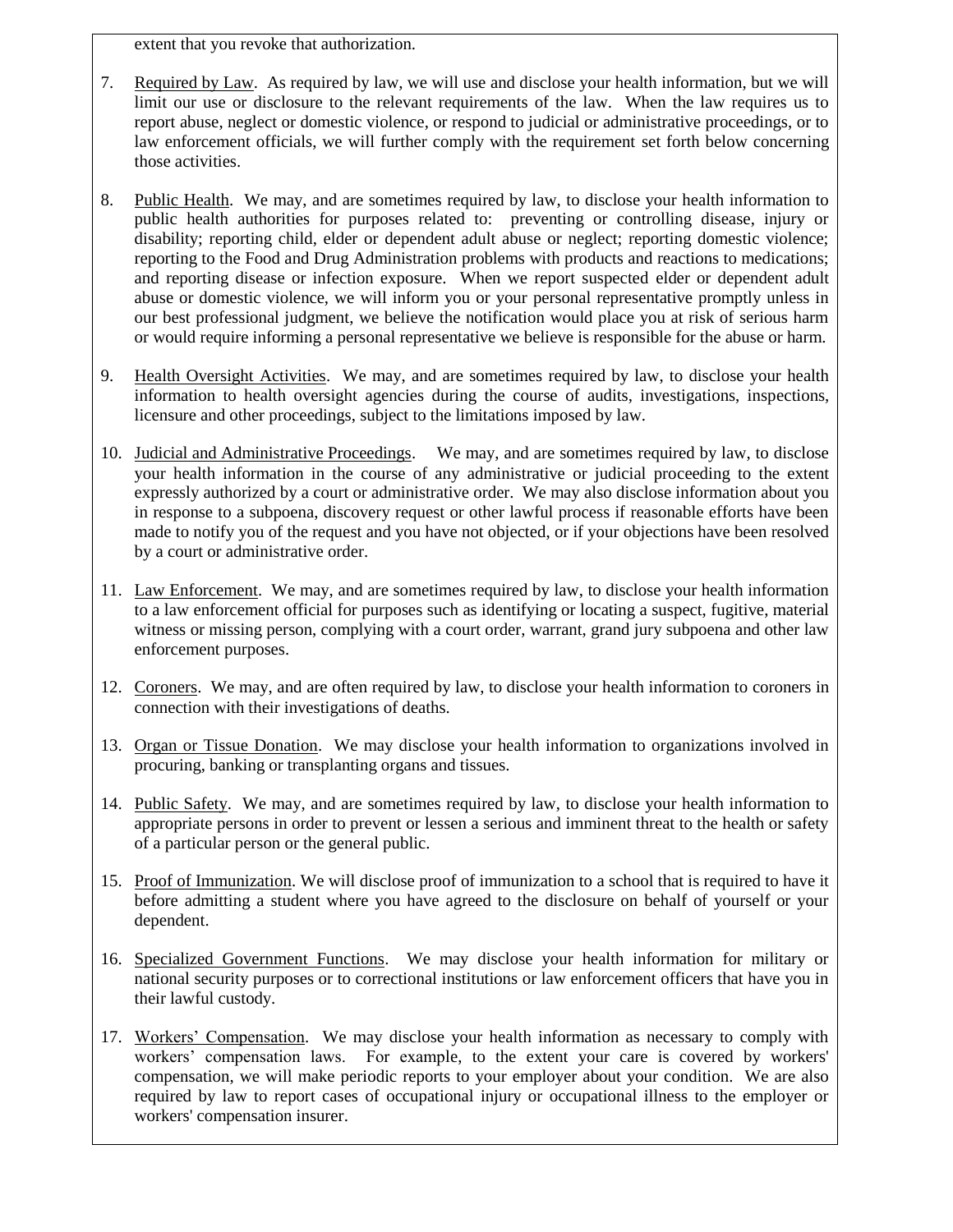- 18. Change of Ownership. In the event that this medical practice is sold or merged with another organization, your health information/record will become the property of the new owner, although you will maintain the right to request that copies of your health information be transferred to another physician or medical group.
- *19.* Breach Notification. In the case of a breach of unsecured protected health information, we will notify you as required by law. If you have provided us with a current e-mail address, we may use e-mail to communicate information related to the breach. In some circumstances our business associate may provide the notification. We may also provide notification by other methods as appropriate.
- 20. Research. We may disclose your health information to researchers conducting research with respect to which your written authorization is not required as approved by an Institutional Review Board or privacy board, in compliance with governing law.
- 21. Fundraising. We may use or disclose your demographic information in order to contact you for our fundraising activities. For example, we may use the dates that you received treatment, the department of service, your treating physician, outcome information and health insurance status to identify individuals that may be interested in participating in fundraising activities. If you do not want to receive these materials, notify the Privacy Officer listed at the top of this Notice of Privacy Practices and we will stop any further fundraising communications. Similarly, you should notify the Privacy Officer if you decide you want to start receiving these solicitations again.

# <span id="page-3-0"></span>**B. When This Medical Practice May Not Use or Disclose Your Health Information**

Except as described in this Notice of Privacy Practices, this medical practice will, consistent with its legal obligations, not use or disclose health information which identifies you without your written authorization. If you do authorize this medical practice to use or disclose your health information for another purpose, you may revoke your authorization in writing at any time.

## <span id="page-3-1"></span>**C. Your Health Information Rights**

- 1. Right to Request Special Privacy Protections. You have the right to request restrictions on certain uses and disclosures of your health information by a written request specifying what information you want to limit, and what limitations on our use or disclosure of that information you wish to have imposed. If you tell us not to disclose information to your commercial health plan concerning health care items or services for which you paid for in full out-of-pocket, we will abide by your request, unless we must disclose the information for treatment or legal reasons. We reserve the right to accept or reject any other request, and will notify you of our decision.
- 2. Right to Request Confidential Communications. You have the right to request that you receive your health information in a specific way or at a specific location. For example, you may ask that we send information to a particular e-mail account or to your work address. We will comply with all reasonable requests submitted in writing which specify how or where you wish to receive these communications.
- 3. Right to Inspect and Copy. You have the right to inspect and copy your health information, with limited exceptions. To access your medical information, you must submit a written request detailing what information you want access to, whether you want to inspect it or get a copy of it, and if you want a copy, your preferred form and format. We will provide copies in your requested form and format if it is readily producible, or we will provide you with an alternative format you find acceptable, or if we can't agree and we maintain the record in an electronic format, your choice of a readable electronic or hardcopy format. We will also send a copy to any other person you designate in writing. We will charge a reasonable fee which covers our costs for labor, supplies, postage, and if requested and agreed to in advance, the cost of preparing an explanation or summary. We may deny your request under limited circumstances. If we deny your request to access your child's records or the records of an incapacitated adult you are representing because we believe allowing access would be reasonably likely to cause substantial harm to the patient, you will have a right to appeal our